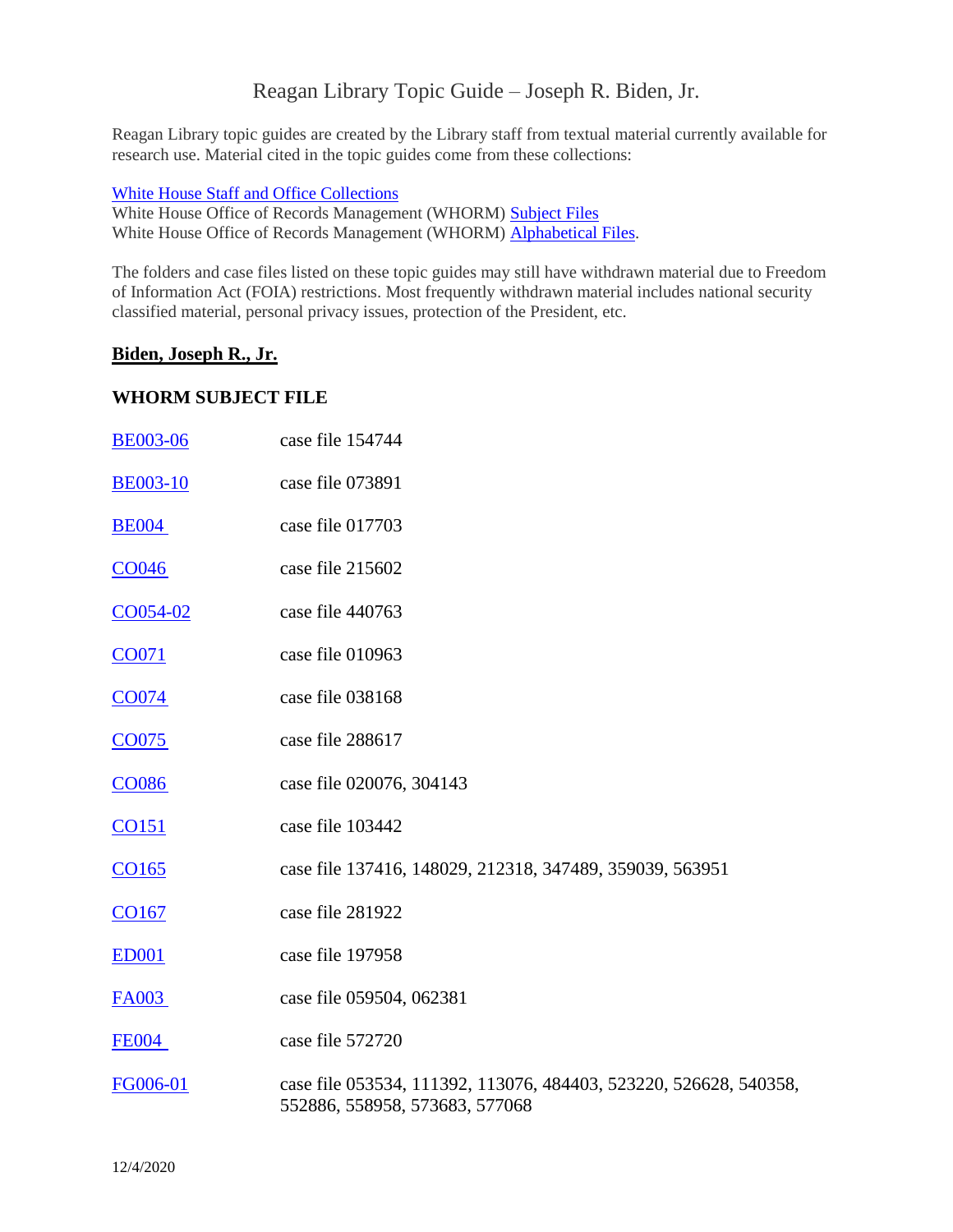- [FG006-12](https://www.reaganlibrary.gov/archives/whorm-subject-file-1981-1989/whorm-fed-govt-org-categories#FG006-012) case file 417615, 607397
- [FG013](https://www.reaganlibrary.gov/archives/whorm-subject-file-1981-1989/whorm-fed-govt-org-categories#FG013) case file 384231
- [FG025-04](https://www.reaganlibrary.gov/archives/whorm-subject-file-1981-1989/whorm-fed-govt-org-categories#FG025-04) case file 518544
- [FG026](https://www.reaganlibrary.gov/archives/whorm-subject-file-1981-1989/whorm-fed-govt-org-categories#FG026) case file 005754
- [FG035](https://www.reaganlibrary.gov/archives/whorm-subject-file-1981-1989/whorm-fed-govt-org-categories#FG035) case file 294171
- [FG051](https://www.reaganlibrary.gov/archives/whorm-subject-file-1981-1989/whorm-fed-govt-org-categories#FG051) case file 435546, 515988, 528075, 529964, 533263
- [FG052](https://www.reaganlibrary.gov/archives/whorm-subject-file-1981-1989/whorm-fed-govt-org-categories#FG052) case file 485465
- [FG080](https://www.reaganlibrary.gov/archives/whorm-subject-file-1981-1989/whorm-fed-govt-org-categories#FG080) case file 157272, 157626
- [FG093](https://www.reaganlibrary.gov/archives/whorm-subject-file-1981-1989/whorm-fed-govt-org-categories#FG093) case file 183386
- [FG143](https://www.reaganlibrary.gov/archives/whorm-subject-file-1981-1989/whorm-fed-govt-org-categories#FG143) case file 037360
- [FG168](https://www.reaganlibrary.gov/archives/whorm-subject-file-1981-1989/whorm-fed-govt-org-categories#FG168) case file 107252, 107252CU
- [FG217](https://www.reaganlibrary.gov/archives/whorm-subject-file-1981-1989/whorm-fed-govt-org-categories#FG217) case file 502559
- [FG361](https://www.reaganlibrary.gov/archives/whorm-subject-file-1981-1989/whorm-fed-govt-org-categories#FG361) case file 026863, 034959
- [FI004](https://www.reaganlibrary.gov/archives/subject/whorm-finance#FI004) case file 206775
- [FI006](https://www.reaganlibrary.gov/archives/subject/whorm-finance#FI006) case file 439128
- [FO003-02](https://www.reaganlibrary.gov/archives/subject/whorm-foreign-affairs#FO003-02) case file 029781, 062166, 213067, 293829, 413114, 532804
- [FO006](https://www.reaganlibrary.gov/archives/subject/whorm-foreign-affairs#FO006) case file 317926, 614171
- [FO006-03](https://www.reaganlibrary.gov/archives/subject/whorm-foreign-affairs#FO006-03) case file 467258
- [FO006-09](https://www.reaganlibrary.gov/archives/subject/whorm-foreign-affairs#FO006-09) case file 352142, 352338, 355505
- [FO006-11](https://www.reaganlibrary.gov/archives/subject/whorm-foreign-affairs#FO006-11) case file 451399, 547753, 548011, 548160, 548451
- [FO009](https://www.reaganlibrary.gov/archives/subject/whorm-foreign-affairs#FO009) case file 579912CU
- [HE006-01](https://www.reaganlibrary.gov/archives/subject/whorm-health#HE006-01) case file 124550PD
- [HE007-03](https://www.reaganlibrary.gov/archives/subject/whorm-health#HE007-03) case file 469988
- [HU015](https://www.reaganlibrary.gov/archives/subject/whorm-human-rights#HU015) case file 089137
- [IM](https://www.reaganlibrary.gov/archives/subject/whorm-immigration) case file 102093, 359557, 444694, 444694CU, 450735

12/03/2020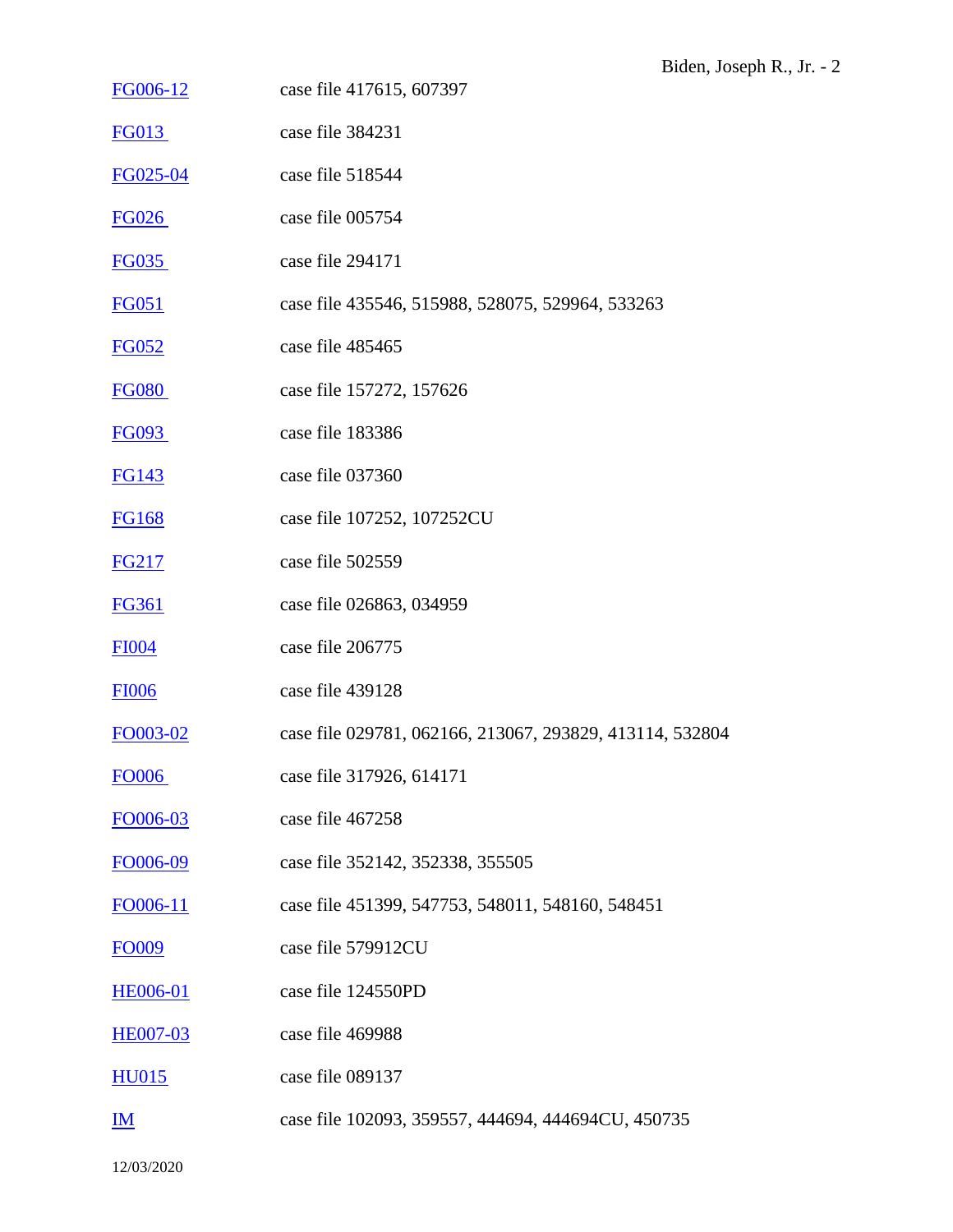| <b>IT044</b>     | case file 184557                                                                                                                                                                                                          |
|------------------|---------------------------------------------------------------------------------------------------------------------------------------------------------------------------------------------------------------------------|
| <b>JL002</b>     | case file 069619                                                                                                                                                                                                          |
| <b>JL003</b>     | case file 012845, 134263PD                                                                                                                                                                                                |
| <b>MC003</b>     | case file 045759                                                                                                                                                                                                          |
| ME               | case file 373467                                                                                                                                                                                                          |
| <b>ME001</b>     | case file 029155, 283101, 421558, 525325                                                                                                                                                                                  |
| <b>ME002-03</b>  | case file 086852                                                                                                                                                                                                          |
| <b>ND007</b>     | case file 115746                                                                                                                                                                                                          |
| <b>ND011-01</b>  | case file 115820                                                                                                                                                                                                          |
| <b>ND016</b>     | case file 174486                                                                                                                                                                                                          |
| <b>ND018</b>     | case file 124804, 182653, 270833, 308246, 371329, 461113, 486230,<br>504286, 525481, 555261CU, 555445, 560344CU, 566590, 566590CU,<br>566875, 577583, 577836, 577888CU, 577892CU, 578072, 579911CU,<br>580545CU, 580548CU |
| <b>NR007</b>     | case file 042435, 477920                                                                                                                                                                                                  |
| <b>OS001</b>     | case file 259371                                                                                                                                                                                                          |
| $\underline{PQ}$ | case file 357334                                                                                                                                                                                                          |
| <b>PR005</b>     | case file 271914                                                                                                                                                                                                          |
| <b>PR005-01</b>  | case file 014621, 374170, 460139, 539260                                                                                                                                                                                  |
| <b>PR007</b>     | case file 386421                                                                                                                                                                                                          |
| <b>PR007-01</b>  | case file 211034, 211078, 292206, 559212                                                                                                                                                                                  |
| PR007-02         | case file 187435SS, 541067SS, 576800SS, 576919CU, 576919SS                                                                                                                                                                |
| <b>PR012</b>     | case file 216178, 216178SS, 282495, 448377, 606076                                                                                                                                                                        |
| PR014-08         | case file 399161                                                                                                                                                                                                          |
| <b>PR016-01</b>  | case file 266634                                                                                                                                                                                                          |
| <b>SC003</b>     | case file 012116                                                                                                                                                                                                          |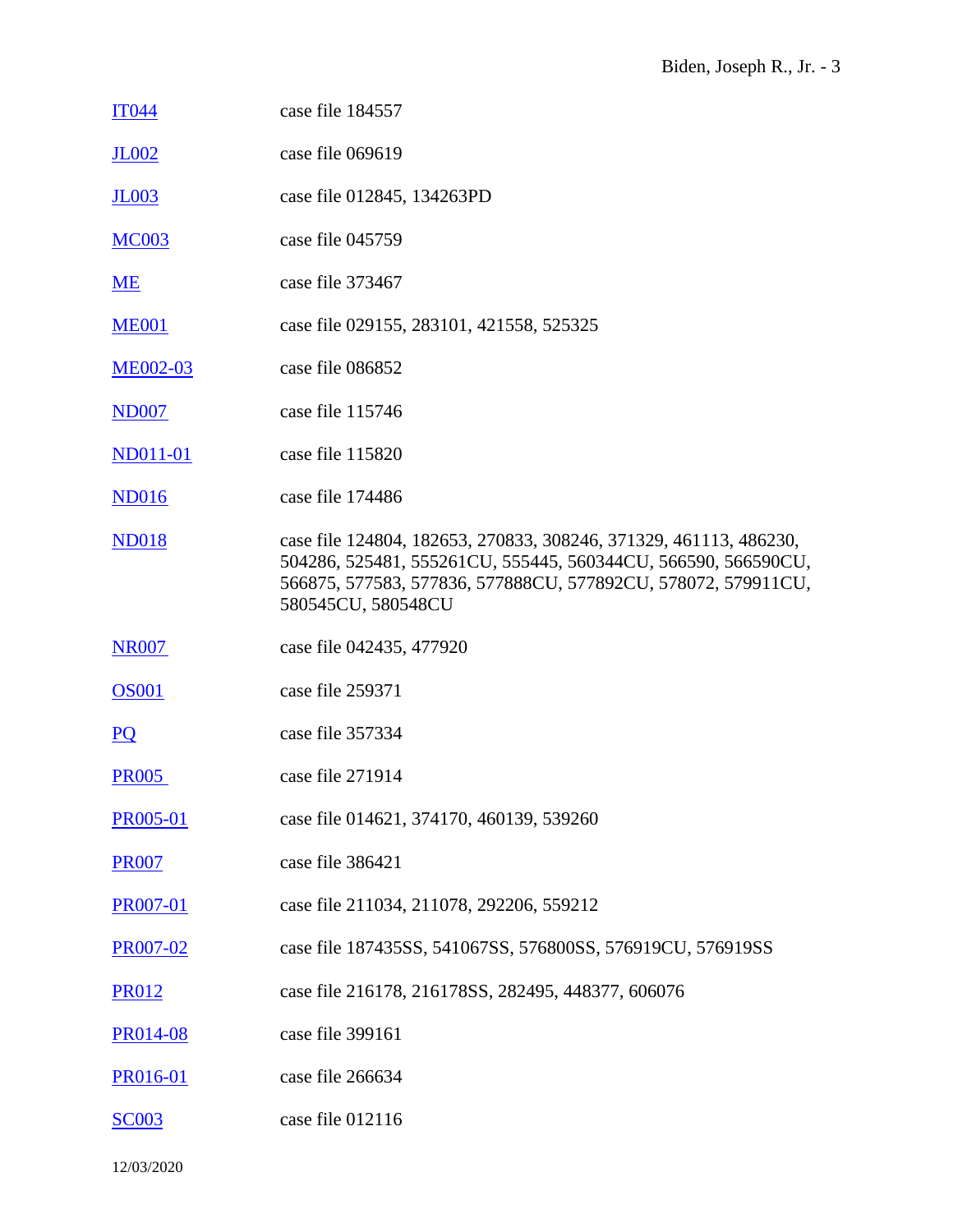| SP230-085             | case file 288117                 |
|-----------------------|----------------------------------|
| <u>TA</u>             | case file 183111                 |
| <b>TA003</b>          | case file 075585                 |
| TA004-03              | case file 108240, 300122         |
| <b>TA004-08</b>       | case file 243800, 247605         |
| TA004-14              | case file 412771                 |
| TA004-16              | case file 015569, 046854, 178775 |
| <b>TN005</b>          | case file 397506                 |
| TR <sub>123</sub> -01 | case file 304100, 311021         |

## **WHITE HOUSE STAFF AND OFFICE FILES**

COUNSEL TO THE PRESIDENT, OFFICE OF THE

Cohen, Benedict S.: Files CFOA 1339 Robert Bork – [Joseph Biden Document Request](https://www.reaganlibrary.gov/public/2020-12/40-101-7788432-CFOA1339-004-2020.pdf) Robert Bork – [White House Study, Joseph Biden Critique \(1\)](https://www.reaganlibrary.gov/public/2020-12/40-101-7788432-CFOA1339-005-2020.pdf) Robert Bork – [White House Study, Joseph Biden Critique \(2\)](https://www.reaganlibrary.gov/public/2020-12/40-101-7788432-CFOA1339-006-2020.pdf) Robert Bork – [White House Study, Joseph Biden Critique \(3\)](https://www.reaganlibrary.gov/public/2020-12/40-101-7788432-CFOA1339-007-2020.pdf) Anthony Kennedy – [Joseph Biden Document Request to Department of Justice](https://www.reaganlibrary.gov/public/2020-12/40-101-7788432-CFOA1339-008-2020.pdf)

Culvahouse, Arthur B., Jr.: Files

OA 15067

Supreme Court – Robert Bork – [Senate Judiciary Committee: Falsgraf Letter to Biden](https://www.reaganlibrary.gov/public/2020-12/40-123-12011812-OA15067-001-2020.pdf) Supreme Court – Robert Bork – [Senate Judiciary Committee: Janofsky Letter to Biden](https://www.reaganlibrary.gov/public/2020-12/40-123-12011812-OA15067-002-2020.pdf) Supreme Court – Robert Bork – Senate Judiciary Committee: Morris Letter to Biden (empty) Supreme Court – Robert Bork – [Senate Judiciary Committee: Tate Letter to Biden and](https://www.reaganlibrary.gov/public/2020-12/40-123-12011812-OA15067-004-2020.pdf) 

[Thurmond](https://www.reaganlibrary.gov/public/2020-12/40-123-12011812-OA15067-004-2020.pdf)

Keisler, Peter: Files

Box 23

[\[Bork Subject File: "Biden Report" on Bork\]](https://www.reaganlibrary.gov/public/2020-12/40-282-7452061-023-002-2020.pdf) [\[Bork Subject File: "Biden Report" Reponses\]](https://www.reaganlibrary.gov/public/2020-12/40-282-7452061-023-003-2020.pdf) [\[Bork Subject File: Bork Letter to Biden re: Byrd Questions\]](https://www.reaganlibrary.gov/public/2020-12/40-282-7452061-023-011-2020.pdf)

DRUG ABUSE POLICY OFFICE

MacDonald, Donald Ian: Files Box 33 Hearing – [Biden Hearing 12/02/1987](https://www.reaganlibrary.gov/public/2020-12/40-342-7557843-033-003-2020.pdf)